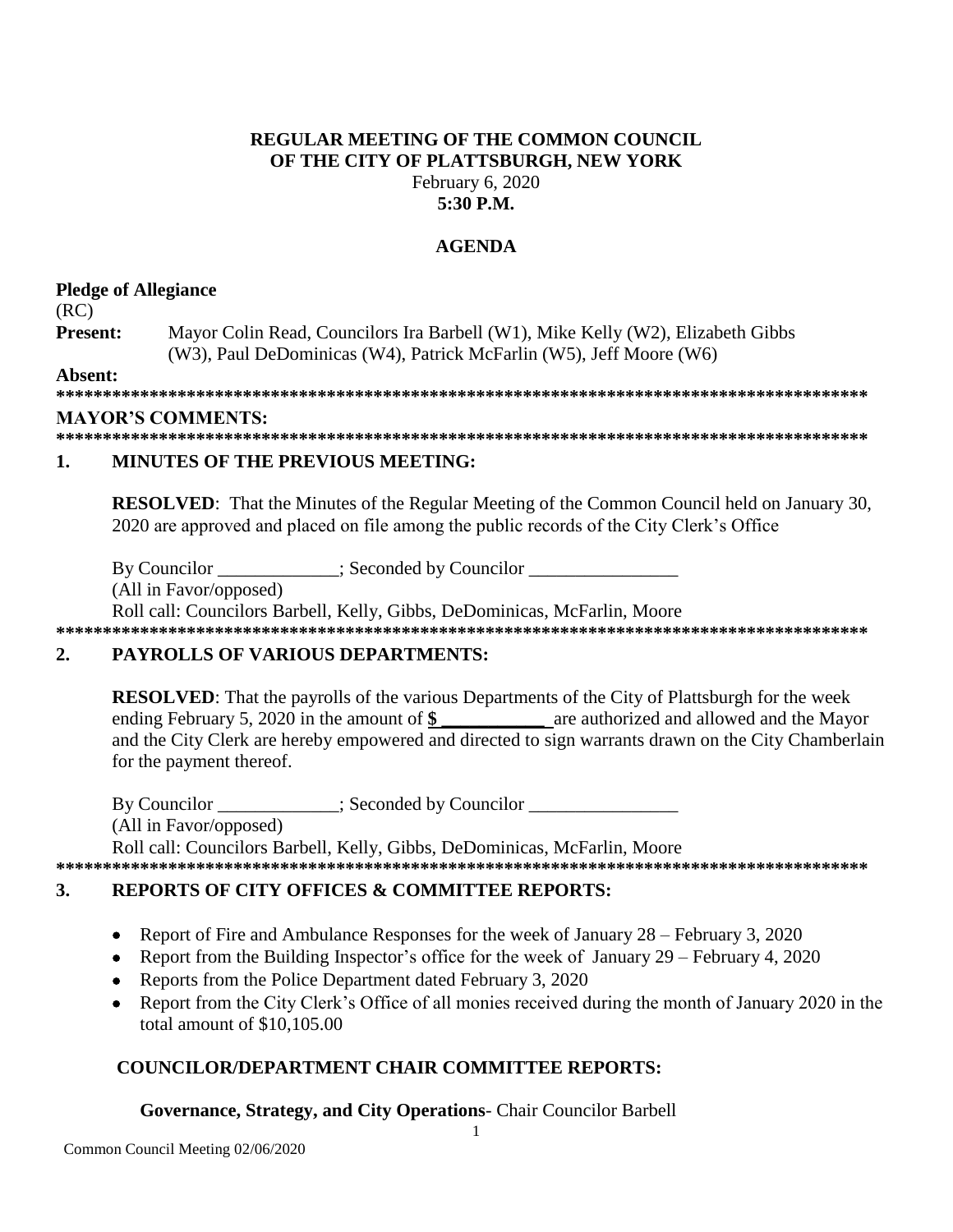City Infrastructure – Chair Councilor Moore

**Finance and Budget – Chair Councilor Kelly** 

**Public Safety – Chair Councilor Gibbs** 

**Plattsburgh Public Library – Chair Councilor DeDominicas** 

**MLD - MLD Board President Councilor McFarlin** 

**RESOLVED:** That the reports as listed are hereby ordered received and any written reports are placed on file among the public records of the City Clerk's Office.

By Councilor (All in Favor/opposed) Roll call: Councilors Barbell, Kelly, Gibbs, DeDominicas, McFarlin, Moore 

#### **CORRESPONDENCE OR RECOMMENDATIONS FROM BOARDS:** 4. **None**

#### 5. **AUDIT OF CLAIMS:**

**RESOLVED:** That the bills Audited by the Common Council for the week ending February 7, 2020 in are authorized and allowed and the Mayor and City Clerk are hereby the amount of  $\$ authorized and directed to sign warrants drawn on the City Chamberlain for the payment thereof.

Seconded by Councilor By Councilor (All in Favor/opposed) Roll call: Councilors Barbell, Kelly, Gibbs, DeDominicas, McFarlin, Moore 

### PERSONS ADDRESSING COUNCIL ON AGENDA ITEMS ONLY: 6.

#### 7. **OTHER ITEMS:**

A. RESOLVED: In accordance with the request therefore the Common Council approves that the City Chamberlain is authorized to revise capital project H8130.63, 2018 WRRF Dewatering Improvements, by increasing the project appropriation to \$6,720,000 to implement the revised project improvements. Funding will be provided for this project from Clean Water and NYS ESD Grants, as well as, zero percent interest bonding issued on behalf of the City under the Clean Water WIIA financing program.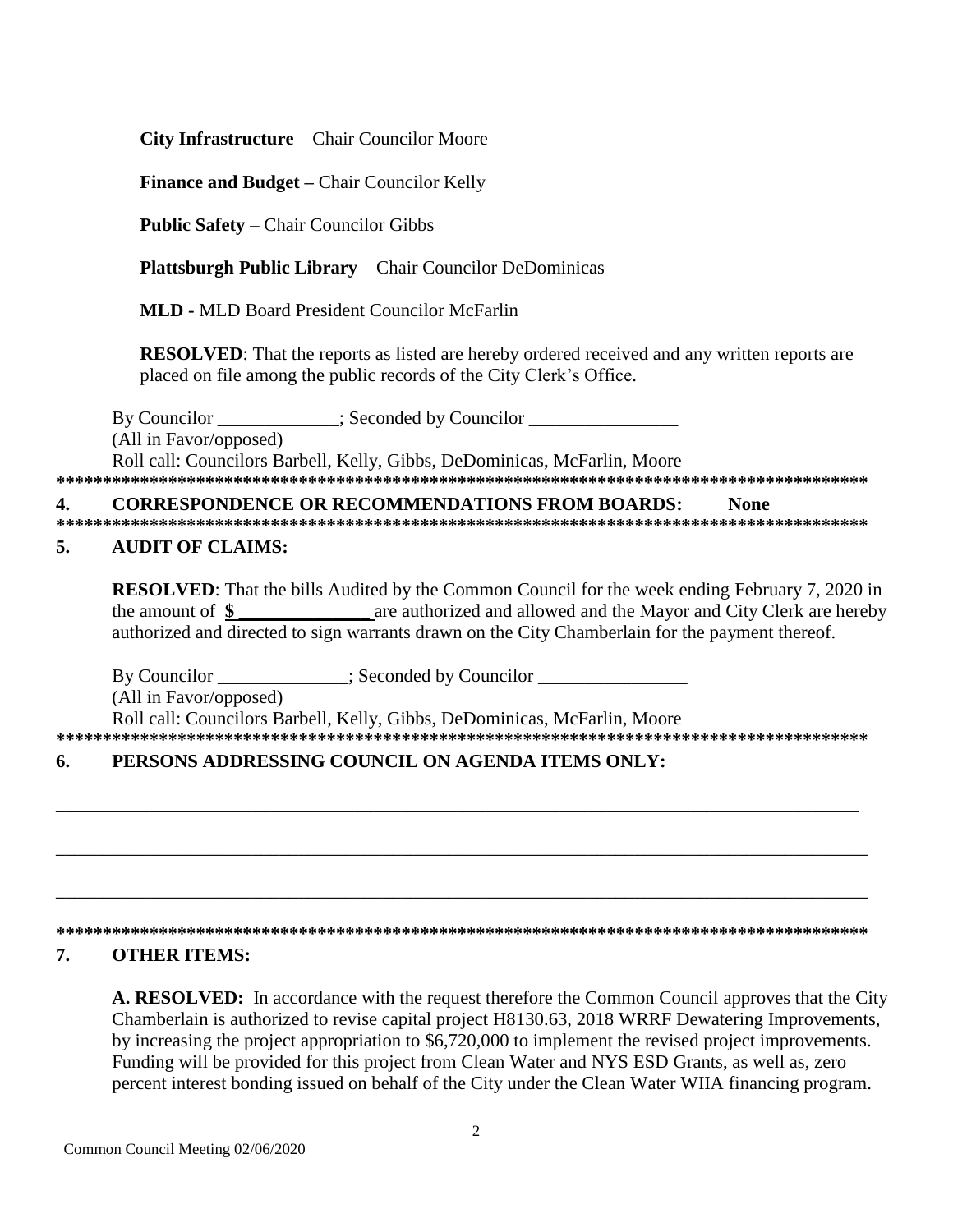|                                                                                                                                                                                                                                                                                                                                                                                                                                                                                                                   |                                                                           | By Councilor ___________; Seconded by Councilor _______________                               |                                                                                                                                                                                                                                                                                                 |  |  |  |  |  |
|-------------------------------------------------------------------------------------------------------------------------------------------------------------------------------------------------------------------------------------------------------------------------------------------------------------------------------------------------------------------------------------------------------------------------------------------------------------------------------------------------------------------|---------------------------------------------------------------------------|-----------------------------------------------------------------------------------------------|-------------------------------------------------------------------------------------------------------------------------------------------------------------------------------------------------------------------------------------------------------------------------------------------------|--|--|--|--|--|
| Discussion:                                                                                                                                                                                                                                                                                                                                                                                                                                                                                                       |                                                                           |                                                                                               |                                                                                                                                                                                                                                                                                                 |  |  |  |  |  |
|                                                                                                                                                                                                                                                                                                                                                                                                                                                                                                                   | Roll call: Councilors Barbell, Kelly, Gibbs, DeDominicas, McFarlin, Moore |                                                                                               |                                                                                                                                                                                                                                                                                                 |  |  |  |  |  |
| Follow up Action:                                                                                                                                                                                                                                                                                                                                                                                                                                                                                                 |                                                                           | <b>ACTION TAKEN:</b> Adopted _____ Defeated ______ Withdrawn _____ Tabled _____               |                                                                                                                                                                                                                                                                                                 |  |  |  |  |  |
| <b>B. RESOLVED:</b> In accordance with the request therefore the Common Council approves that the City<br>Chamberlain is authorized to revise capital project H8130.64, 2018 WRRF Mitigation, by increasing the<br>project appropriation to \$1,000,000 to implement the revised project improvements. Funding will be<br>provided for this project amount from a Clean Water WIIA Grant, as well as, zero percent interest<br>bonding issued on behalf of the City under the Clean Water WIIA financing program. |                                                                           |                                                                                               |                                                                                                                                                                                                                                                                                                 |  |  |  |  |  |
| By Councilor ___________; Seconded by Councilor ______________                                                                                                                                                                                                                                                                                                                                                                                                                                                    |                                                                           |                                                                                               |                                                                                                                                                                                                                                                                                                 |  |  |  |  |  |
| Discussion:                                                                                                                                                                                                                                                                                                                                                                                                                                                                                                       |                                                                           |                                                                                               |                                                                                                                                                                                                                                                                                                 |  |  |  |  |  |
|                                                                                                                                                                                                                                                                                                                                                                                                                                                                                                                   | Roll call: Councilors Barbell, Kelly, Gibbs, DeDominicas, McFarlin, Moore |                                                                                               |                                                                                                                                                                                                                                                                                                 |  |  |  |  |  |
| Follow up Action:                                                                                                                                                                                                                                                                                                                                                                                                                                                                                                 |                                                                           | <b>ACTION TAKEN:</b> Adopted _____ Defeated ______ Withdrawn _____ Tabled _____               |                                                                                                                                                                                                                                                                                                 |  |  |  |  |  |
| paperwork.                                                                                                                                                                                                                                                                                                                                                                                                                                                                                                        |                                                                           | Systems Inc. in the amount of \$773,091. The Mayor is hereby authorized to sign all necessary | C. RESOLVED: In accordance with the request therefore the Common Council approves awards<br>WRRF Dewatering Upgrades Contract No. 1E – Electrical to the low bidder, Triangle Electrical                                                                                                        |  |  |  |  |  |
|                                                                                                                                                                                                                                                                                                                                                                                                                                                                                                                   | By Councilor ___________; Seconded by Councilor ______________            |                                                                                               |                                                                                                                                                                                                                                                                                                 |  |  |  |  |  |
| Discussion:                                                                                                                                                                                                                                                                                                                                                                                                                                                                                                       |                                                                           |                                                                                               |                                                                                                                                                                                                                                                                                                 |  |  |  |  |  |
|                                                                                                                                                                                                                                                                                                                                                                                                                                                                                                                   | Roll call: Councilors Barbell, Kelly, Gibbs, DeDominicas, McFarlin, Moore |                                                                                               |                                                                                                                                                                                                                                                                                                 |  |  |  |  |  |
| Follow up Action:                                                                                                                                                                                                                                                                                                                                                                                                                                                                                                 |                                                                           | ACTION TAKEN: Adopted _____ Defeated ______ Withdrawn _____ Tabled _____                      |                                                                                                                                                                                                                                                                                                 |  |  |  |  |  |
| paperwork.                                                                                                                                                                                                                                                                                                                                                                                                                                                                                                        |                                                                           |                                                                                               | <b>D. RESOLVED:</b> In accordance with the request therefore the Common Council approves awards<br>WRRF Dewatering Upgrades Contract No. 1G – General to the low bidder, Branon Construction<br>Company Inc. in the amount of \$4,497,500. The Mayor is hereby authorized to sign all necessary |  |  |  |  |  |
|                                                                                                                                                                                                                                                                                                                                                                                                                                                                                                                   |                                                                           | By Councilor ___________; Seconded by Councilor _______________                               |                                                                                                                                                                                                                                                                                                 |  |  |  |  |  |
| Discussion:                                                                                                                                                                                                                                                                                                                                                                                                                                                                                                       |                                                                           |                                                                                               |                                                                                                                                                                                                                                                                                                 |  |  |  |  |  |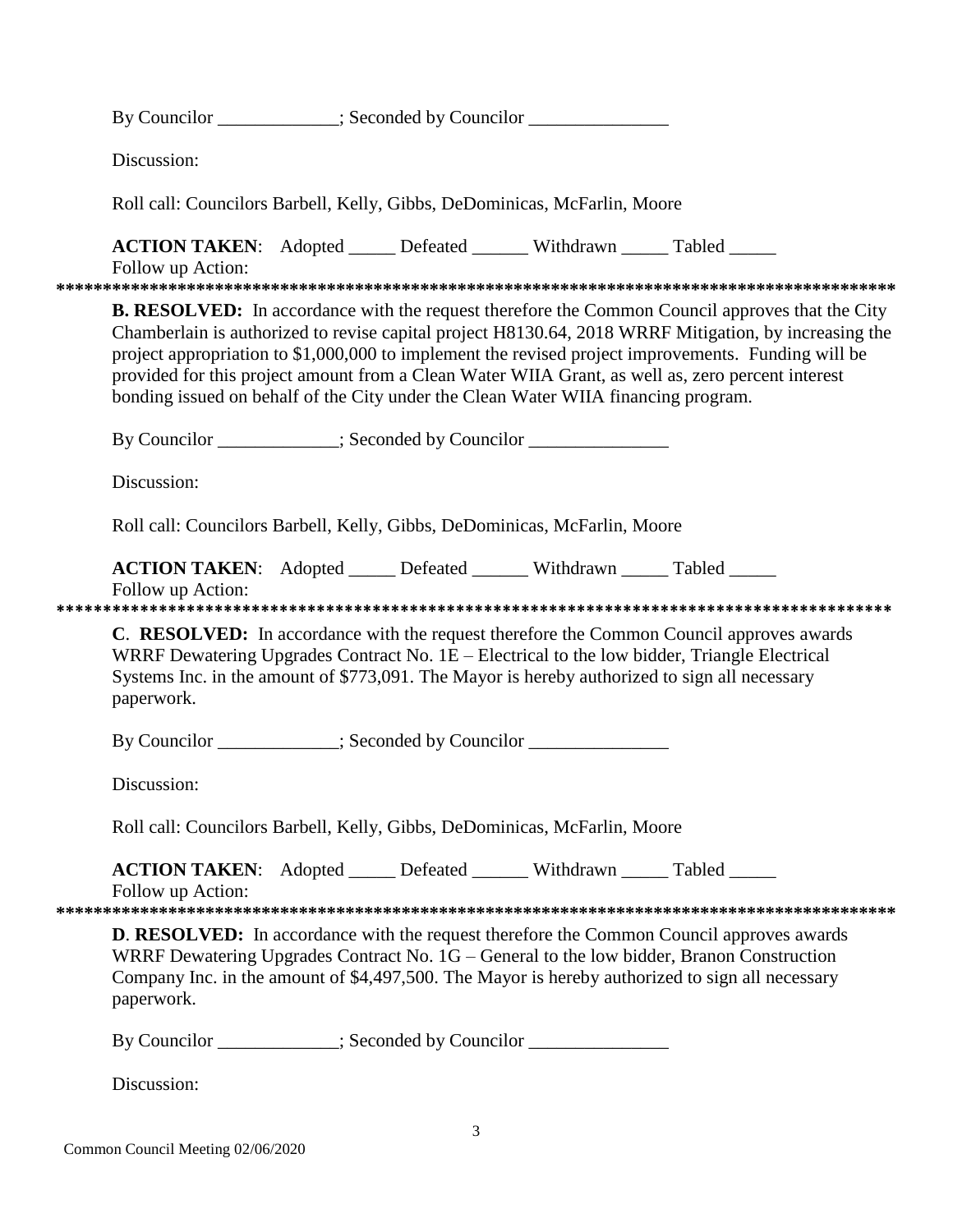|                                                                                                                                                                                                                                                                                                                                           | Roll call: Councilors Barbell, Kelly, Gibbs, DeDominicas, McFarlin, Moore                            |  |  |  |  |  |  |  |  |
|-------------------------------------------------------------------------------------------------------------------------------------------------------------------------------------------------------------------------------------------------------------------------------------------------------------------------------------------|------------------------------------------------------------------------------------------------------|--|--|--|--|--|--|--|--|
|                                                                                                                                                                                                                                                                                                                                           | <b>ACTION TAKEN:</b> Adopted _____ Defeated ______ Withdrawn _____ Tabled _____<br>Follow up Action: |  |  |  |  |  |  |  |  |
| <b>E. RESOLVED:</b> In accordance with the request therefore the Common Council approves awards<br>WRRF Dewatering Upgrades Contract No. 1M – Mechanical to the low bidder, L.H. LaPlante Company<br>Inc. in the amount of \$156,000. The Mayor is hereby authorized to sign all necessary paperwork.                                     |                                                                                                      |  |  |  |  |  |  |  |  |
|                                                                                                                                                                                                                                                                                                                                           | By Councilor ___________; Seconded by Councilor ______________                                       |  |  |  |  |  |  |  |  |
|                                                                                                                                                                                                                                                                                                                                           | Discussion:                                                                                          |  |  |  |  |  |  |  |  |
| Roll call: Councilors Barbell, Kelly, Gibbs, DeDominicas, McFarlin, Moore                                                                                                                                                                                                                                                                 |                                                                                                      |  |  |  |  |  |  |  |  |
|                                                                                                                                                                                                                                                                                                                                           | ACTION TAKEN: Adopted _____ Defeated ______ Withdrawn _____ Tabled _____<br>Follow up Action:        |  |  |  |  |  |  |  |  |
| <b>F. RESOLVED:</b> In accordance with the request therefore the Common Council approves that the<br>Mayor be authorized to sign Change Order No. 3 to the "Asbestos Abatement and Demolition of Plattsburgh<br>Municipal Lighting Department (PMLD) Buildings" contract with Ormsby Trucking and Excavating in the<br>amount of \$9,240. |                                                                                                      |  |  |  |  |  |  |  |  |
|                                                                                                                                                                                                                                                                                                                                           | By Councilor __________; Seconded by Councilor ______________                                        |  |  |  |  |  |  |  |  |
|                                                                                                                                                                                                                                                                                                                                           | Discussion:                                                                                          |  |  |  |  |  |  |  |  |
|                                                                                                                                                                                                                                                                                                                                           | Roll call: Councilors Barbell, Kelly, Gibbs, DeDominicas, McFarlin, Moore                            |  |  |  |  |  |  |  |  |
|                                                                                                                                                                                                                                                                                                                                           | ACTION TAKEN: Adopted _____ Defeated ______ Withdrawn _____ Tabled _____<br>Follow up Action:        |  |  |  |  |  |  |  |  |
| G. RESOLVED: In accordance with the request therefore the Common Council approves that the<br>Mayor is authorized to sign an agreement with American Bass Anglers, Inc and Adirondack Coast<br>Visitors Bureau to host a Bass Pro Shop Open Series fishing tournament September 26-27, 2020.                                              |                                                                                                      |  |  |  |  |  |  |  |  |
|                                                                                                                                                                                                                                                                                                                                           | By Councilor ____________; Seconded by Councilor ________________                                    |  |  |  |  |  |  |  |  |
|                                                                                                                                                                                                                                                                                                                                           | Discussion:                                                                                          |  |  |  |  |  |  |  |  |
|                                                                                                                                                                                                                                                                                                                                           | Roll call: Councilors Barbell, Kelly, Gibbs, DeDominicas, McFarlin, Moore                            |  |  |  |  |  |  |  |  |
|                                                                                                                                                                                                                                                                                                                                           | ACTION TAKEN: Adopted _____ Defeated ______ Withdrawn _____ Tabled _____<br>Follow up Action:        |  |  |  |  |  |  |  |  |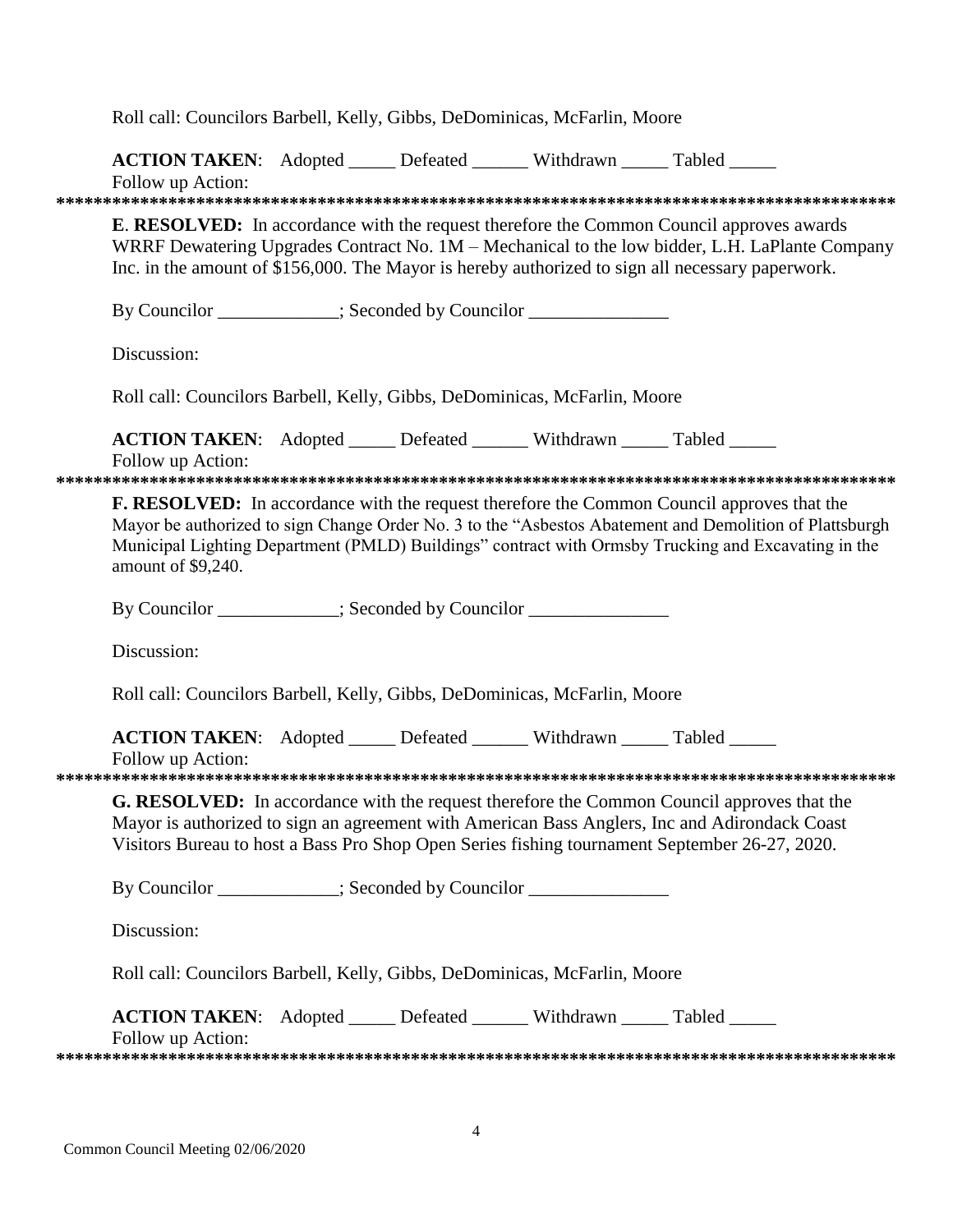**H. RESOLVED:** In accordance with the request therefore the Common Council approves that the Mayor is authorized to sign an agreement with Reynolds Boats Northern Bass Tournaments and Adirondack Coast Visitors Bureau to host a Bass tournament on July 25, 2020.

By Councilor \_\_\_\_\_\_\_\_\_\_\_\_; Seconded by Councilor \_\_\_\_\_\_\_\_\_\_\_\_\_\_\_\_\_\_\_\_\_\_\_\_\_\_\_\_\_\_\_ Discussion: Roll call: Councilors Barbell, Kelly, Gibbs, DeDominicas, McFarlin, Moore **ACTION TAKEN:** Adopted Defeated Withdrawn Tabled Follow up Action: **I. RESOLVED:** In accordance with the request therefore the Common Council approves the Mayor to enter into an agreement with Saranac Power Partners for the installation of two (2) stop signs to be placed within the City Right-of-way of Weed Street. The terms and conditions for the proposal are set forth in the attached agreement. By Councilor \_\_\_\_\_\_\_\_\_\_; Seconded by Councilor \_\_\_\_\_\_\_\_\_\_\_\_\_\_ Discussion: Roll call: Councilors Barbell, Kelly, Gibbs, DeDominicas, McFarlin, Moore **ACTION TAKEN:** Adopted Defeated Withdrawn Tabled Follow up Action: 8. **TRAVEL REQUEST: None**  $9<sub>l</sub>$ **RESOLUTIONS FOR INITIAL CONSIDERATION: None NEW BUSINESS AND COUNCILOR REPORTS:** 10.

### 11. **CLOSING PUBLIC COMMENTS ON ANY TOPIC:**